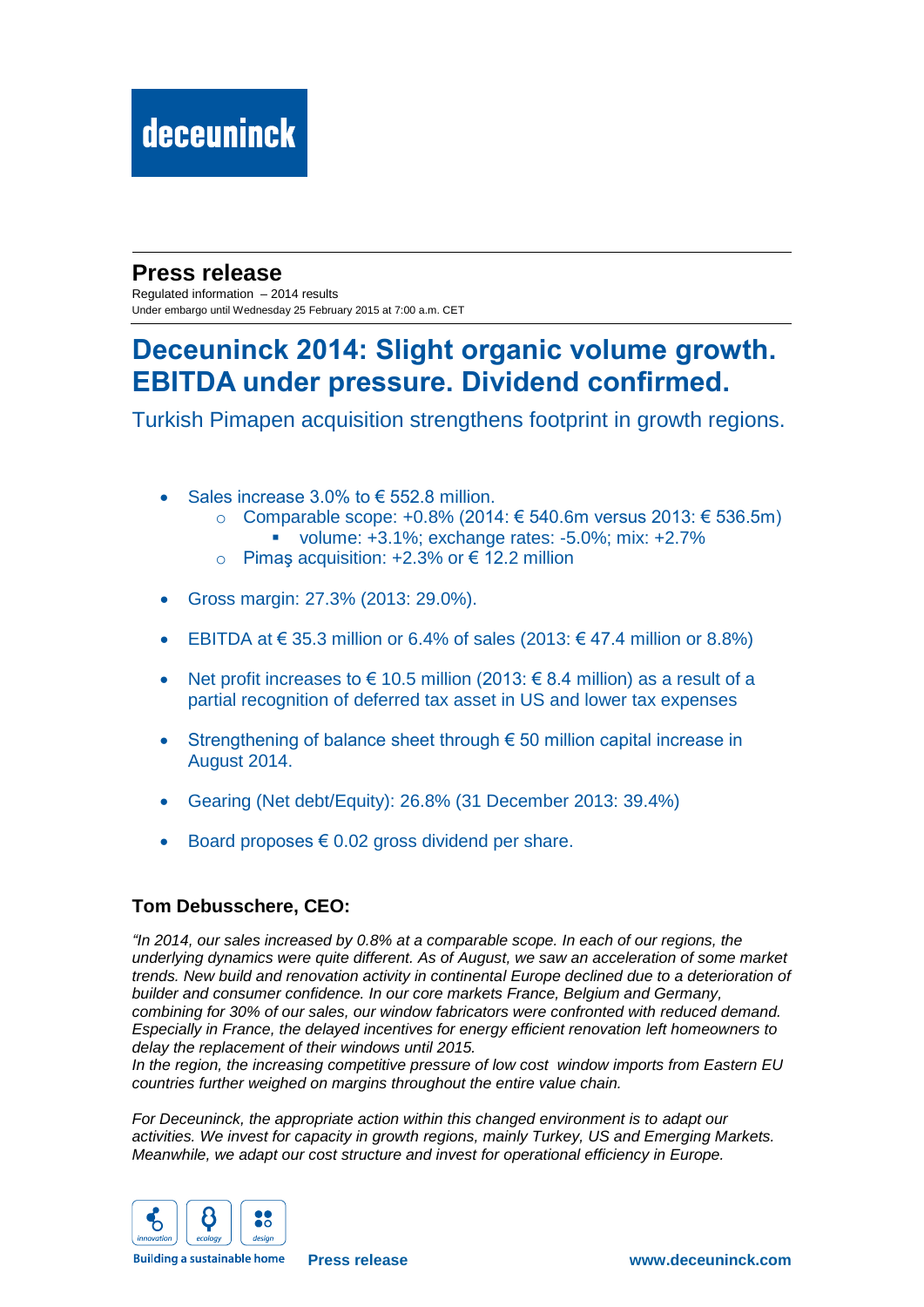*In Central and Eastern Europe, we shift our operational footprint towards lower cost factories. We acquired a low cost factory in Southern Russia as part of the Pimapen acquisition. Here we produce the 'Enwin' branded window profiles for the project market in Russia. This will further strengthen our position in this highly competitive market. The Ukraine crisis is taking its toll on our market in Russia with a double digit decline, but the large potential in new construction and renovation remains.*

*Also, in Western Europe, we are improving material costs through reuse of recycled PVC, while restructuring operations and overhead for better efficiency and lower cost.*

#### *Expansion in our growth regions*

*After the deep housing crisis that started in 2006, our USA activities now posted their 3rd consecutive year of double digit growth. Based on a proven track record of perfect service and innovative power, numerous new Customers were signed in 2014. This guarantees further substantial growth in the near future.* 

*In 2014, we acquired Turkey's most recognized brand for windows, Pimapen. Deceuninck is now the leader in the world's 3rd largest PVC window market with 3 solid brands in the top segment. Despite devaluation of the Turkish lira early in 2014, and continued political tensions in neighbouring countries, sales remained solid. Margins in Turkey were slightly lower mainly due to a delayed pass through of raw material cost in the first half of the year.*

*In Brazil, we acquired a distributor and in Chile we started production of foiled profiles to meet the growing demand for coloured windows.*

#### *Continued investment in product and process innovation*

*We believe that our strategy of "innovation, ecology, design" is the right focus to help our window fabricators face the increased competition in our mature markets. Our capital expenditures in 2014 were € 31.3 million (2013: € 26.7 million). Zendow#neo now includes glass fibre reinforced door profiles. The range will be further completed with a new slimline door, matching aesthetics of an aluminium slider. We continued to develop our Omniral 360° coating technology. The launch has been delayed as the fine-tuning of a high quality water based coating is taking time and resources. The recycling activity which we started at the end of 2012 is going through its learning curve. In 2014 we initiated programmes and adapted our recycling organisation to bring the technology to the desired performance level.*

#### *Continued strengthening of our financial position*

*The strengthening of our balance sheet continued. Since 2009 Deceuninck gradually reduced its net debt. The € 50 million capital increase of August 2014 resulted in a gearing of 26.8% at year end.* 

#### *Outlook 2015*

*Consumer and builder confidence in Europe remains low and we expect Continental Europe to remain stable. Growth in UK, USA, Turkey and Emerging Markets are expected to continue. We are confident that our continued actions to launch innovations, to improve productivity and to reduce structure costs will sustain our margins and will allow further growth of net profits"*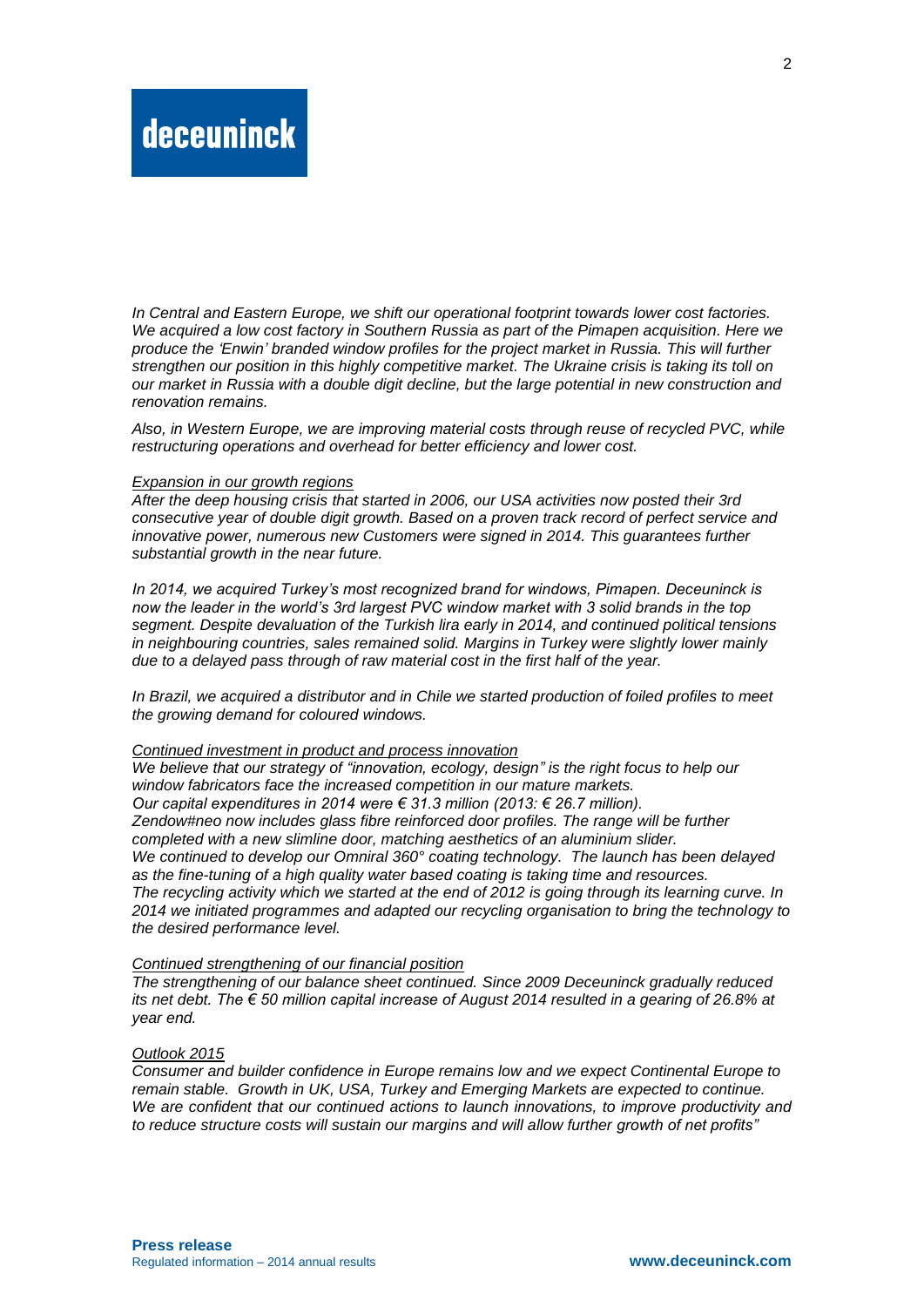## 1. Key figures

| $(in \in$ million)    | 2013   | 2014   | Var $(%)$ | 1H 2014 | 2H 2014 |
|-----------------------|--------|--------|-----------|---------|---------|
| Sales                 | 536.5  | 552.8  | 3.0%      | 264.2   | 288.6   |
| Gross profit          | 155.7  | 150.8  | $-3.1%$   | 72.3    | 78.5    |
| Gross-margin (%)      | 29.0%  | 27.3%  |           | 27.4%   | 27.2%   |
| <b>EBITDA</b>         | 47.4   | 35.3   | $-25.5%$  | 15.2    | 20.1    |
| EBITDA-margin (%)     | 8.8%   | 6.4%   |           | 5.7%    | 7.0%    |
| <b>EBIT</b>           | 23.6   | 14.3   | $-39.4%$  | 4.0     | 10.3    |
| EBIT-margin (%)       | 4.4%   | 2.6%   |           | 1.5%    | 3.6%    |
| Financial result      | $-8.4$ | $-7.5$ |           | $-3.5$  | $-3.9$  |
| EBT                   | 15.2   | 6.9    | $-55.0%$  | 0.5     | 6.3     |
| Income taxes          | $-6.8$ | 3.6    |           | $-0.1$  | 3.8     |
| Net profit            | 8.4    | 10.5   | 24.8%     | 0.4     | 10.1    |
| Net profit-margin (%) | 1.6%   | 1.9%   |           | 0.1%    | 3.5%    |

### 2. Comments on the consolidated results

### 2.1. Sales

#### **Sales breakdown 2014**

Consolidated 2014 sales increased 3.0% to € 552.8million (2013: € 536.5 million) including consolidation of Pimaş as of closing date on 15 October.

At comparable scope sales increased 0.8% to  $\epsilon$  540.6 million.

- Volume: +3.1%. volume developed favourably mainly in US, UK, Turkey & Emerging Markets, Italy & Spain.
	- Volume declined in France, Germany, Russia and The Netherlands Volumes stable in Belgium, Poland and Czech Republic
- Exchange rates: -5.0% Unfavourable impact mainly from Turkish lira and Russian ruble.
- Mix effect: +2.7%, mainly as a result of a pass through of increased raw material cost primarily in Turkey.

Consolidation of Pimaş as of closing date on 15 October 2014 had a favourable impact of € 12.2 million (+2.3%)

3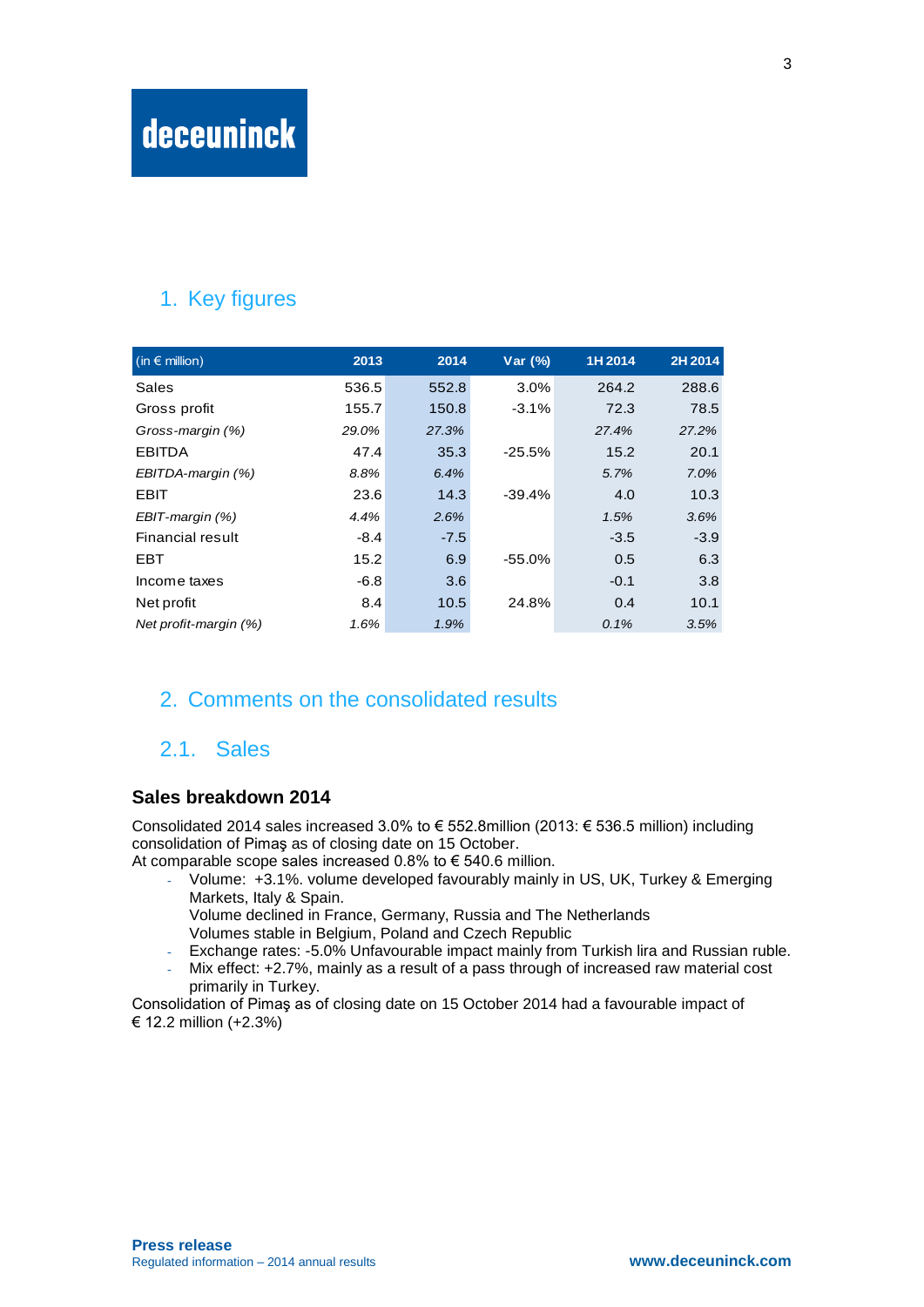#### **Sales breakdown 2014 per quarter**

| % of sales                    | 1Q 2014 | <b>2Q 2014</b> | 3Q 2014 | 4Q 2014 | FY 2014  |
|-------------------------------|---------|----------------|---------|---------|----------|
| Sales (in $\epsilon$ million) | 115.4   | 148.8          | 141.3   | 147.2   | 552.8    |
| Exchange rate                 | $-8.4%$ | $-7.0\%$       | $-3.1%$ | $-1.7%$ | $-5.0\%$ |
| Volume                        | 11.4%   | 1.2%           | $-2.3%$ | 4.1%    | 3.1%     |
| Mix (country, price, product) | 0.9%    | 3.7%           | 2.0%    | 3.8%    | 2.7%     |
| Change of scope               |         |                |         | 9.6%    | 2.3%     |
| <b>Total</b>                  | 3.8%    | $-2.0%$        | $-3.4%$ | 15.8%   | 3.0%     |

#### **Sales breakdown 2014 per region**

| (in $\epsilon$ million)              | <b>Var. 1Q</b> | <b>Var. 2Q</b> | Var.3Q    | <b>Var. 4Q</b> | <b>FY</b> | Var. FY   | Var. FY    |
|--------------------------------------|----------------|----------------|-----------|----------------|-----------|-----------|------------|
|                                      | 2013/2014      | 2013/2014      | 2013/2014 | 2013/2014      | 2014      | 2013/2014 | Loc. Curr. |
| Western Europe                       | 6.7%           | $-1.6%$        | $-4.8%$   | $-0.1%$        | 179.1     | $0.0\%$   |            |
| Central & Eastern Europe             | 8.5%           | $-6.8\%$       | $-12.3%$  | $-6.5%$        | 151.2     | $-5.9%$   | $-0.7%$    |
| <b>Turkey &amp; Emerging Markets</b> | $-3.8\%$       | $-3.3%$        | 3.2%      | 59.0%          | 137.1     | 12.9%     | 24.8%      |
| North America                        | 0.5%           | 9.3%           | 10.9%     | 31.4%          | 85.4      | 13.5%     | 13.3%      |
| <b>Total</b>                         | 3.8%           | $-2.0%$        | $-3.4%$   | 15.9%          | 552.8     | 3.0%      |            |

#### **Western Europe**

Full year 2014 sales in Western Europe remained unchanged at € 179.1 million. The dynamics per country however were mixed. With the exception of the UK the entire region was characterised by a weak economic environment, which deteriorated in the second half of the year. A further trend was the increasing imports of finished windows from outside the region, mainly Eastern Europe, which impacted the lower segment of the market.

In France, Deceuninck's major market for the region, sales were negatively impacted by the weak economy and historic low residential building activity.

Sales in Belgium remained stable in spite of economic and social uncertainties after the Federal elections in May and announced restructuring plans of the tax deduction for "own dwelling mortgage loans" and renovation of existing homes.

Markets in France and the Benelux contrasted with the strong growth in UK, Spain and Italy. Sales in Spain and Italy grew double digit in a challenging economic environment. In Spain Deceuninck is benefitting from the economic recovery and a general trend whereby PVC window frames are gaining market share. Building codes have become stricter in terms of energy efficiency which favours PVC as a framing material. In Italy Deceuninck was able to drastically enhance the Deceuninck brand awareness. Window manufacturers highly appreciate Deceuninck as an innovator in terms of colours and materials.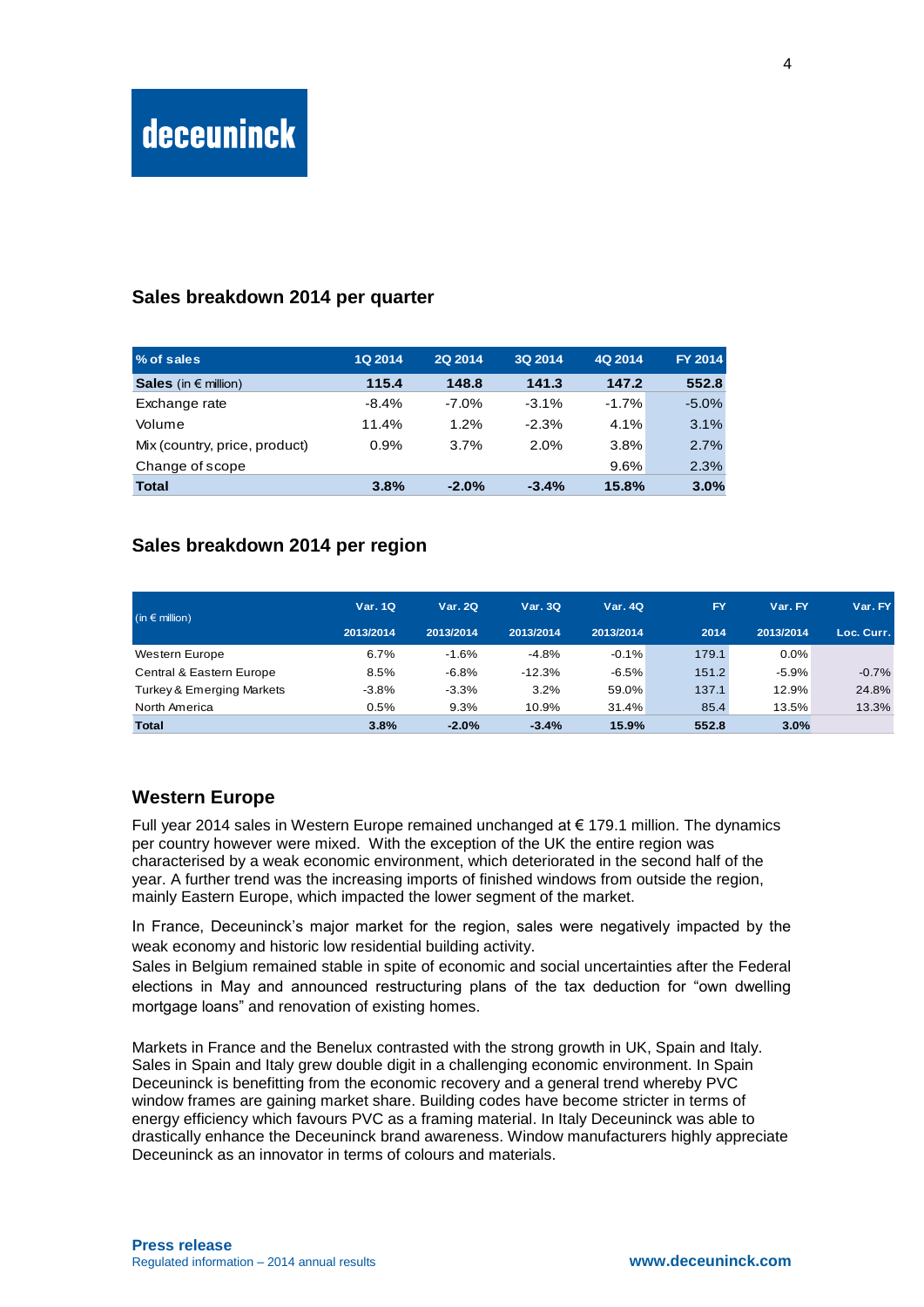Growth of the window market in the UK continued. Latent demand from rising population and recovering confidence is driving purchases of new and existing housing and housing renovation. Deceuninck UK outperformed the market trend with double digit growth resulting from a combination of organic growth of existing Customers and new Customers. Growth was supported by a new marketing approach with new marketing tools, which help Customers differentiate themselves and support their business growth at a sustainable pace.

#### **Central & Eastern Europe (incl. Germany)**

Full year sales 2014 in the region decreased by 5.9 % to € 151.2 million (2013: € 160.7 million) At constant exchange rates sales remained more or less stable at –0.7 %. Sales include Enwin sales, part of the Pimaş acquisition, in Russia as of closing date on 15 October. A major part of the sales was negatively impacted by the substantial devaluation of the RUB and a weaker CZK.

2014 volumes in the region give a mixed picture: volumes increased in Poland and Czech Republic, whereas volumes decreased in Russia & Germany. At the start of the year weather conditions were mild which resulted in volume growth in nearly all countries. However, the good start lost momentum during the second quarter and from the third quarter onwards the market cooled down significantly in the entire region of Central & Eastern Europe.

In Russia geopolitical tension between Russia and Ukraine and as a result the worldwide economic sanctions against Russia are taking their toll on business. Deceuninck's sales volumes developed favourably during the first half year but started deteriorating at the start of the third quarter.

Germany faced unexpected deteriorating consumer and builder confidence from the third quarter onwards fed by the geopolitical tensions in Russia and Ukraine and by economic uncertainty. Deceuninck sales in Poland remained stable. Sales grew in the cluster Czech Republic, Slovak Republic and Hungary mainly due to improved economic environment in Hungary.

The market in Central Europe is increasingly impacted by cheap imports of finished windows from low cost EU countries..

#### **Turkey & Emerging Markets**

Full year 2014 sales increased by 12.9 % to € 137.1 million (at constant exchange rates: +24.8%). The year on year 15% weaker TRY partly offset the volume growth. Sales include Pimaş sales in Turkey as of acquisition closing date on 15 October 2014.

The share of the region Turkey & Emerging Markets in the consolidated Group sales has substantially changed in 2014. In October 2014 Deceuninck acquired the leading producer Pimaş Plastik Insaat Malzemeleri A.S. Pimaş is the pioneer of PVC windows in Turkey since 1982, selling under the brand name Pimapen, the most recognised PVC window brand in Turkey.

Deceuninck now owns 3 production sites in Turkey: Egepen Deceuninck in Izmir, Winsa in Kocaeli (East of Istanbul) and Pimapen in Gebze (near Istanbul). They are serving > 3000 points of sale in Turkey.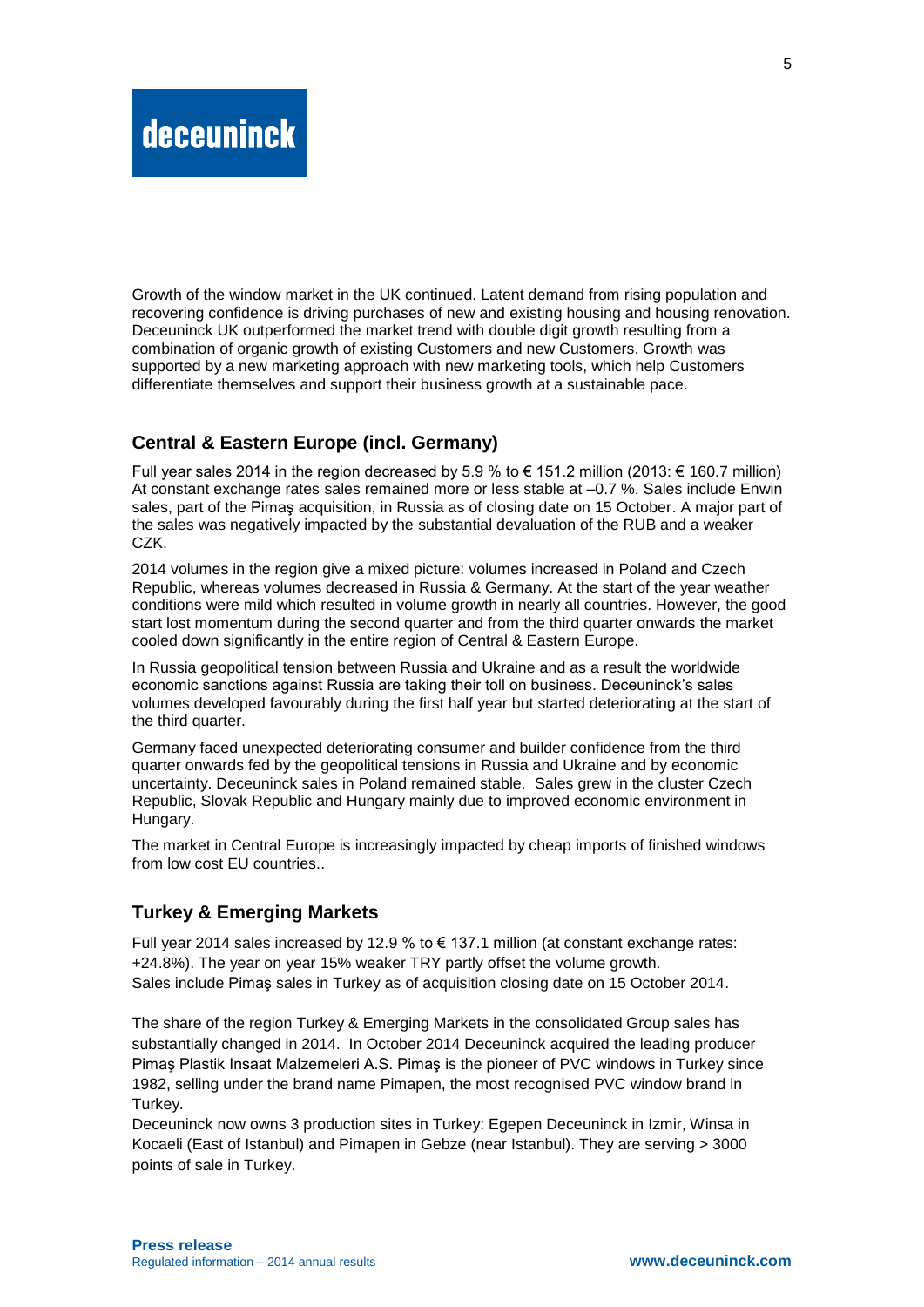The challenging political environment as a result of the Islamic State activities in the neighbouring countries Syria and Iraq impacted both residential newbuild and renovation activity in Turkey and exports to the neighbouring countries.

The marketing strategy with the nationwide franchised network of branded window shops for the three strong market brands Egepen Deceuninck, Winsa and Pimapen combined with high quality products pays off and resulted in stronger than average market growth.

Turkey has further become Deceuninck's export hub for developing Emerging Markets thanks to its competitive cost basis, the availability of skilled labour and a product offering, fitting the needs of the local market. The current target regions are Latin America and India. In 2014 Deceuninck founded the subsidiary Deceuninck do Brazil following the acquisition of the local window profile distributor, Althera.

#### **North America**

Full year 2014 sales increased by 13.5% to  $\epsilon$  85.5 million. At constant exchange rates, sales increased by 13.3%.

Activity in both R&R (Remodelling & Repair) and new housing market segment were strong after a difficult start of the year due to severe winter conditions. The National Association of Home Builders' (NAHB) Remodelling Market Index (RMI) posted a record-high result of 60 in the final quarter of 2014, which confirms a strong remodelers' confidence. Housing starts single family and multifamily combined - are back at a level of more than 1 million from 554 thousand in 2009 which proves that builder confidence is strong.

For the third year in a row, DNA reported double digit growth. Growth was strong in all business segments: Window & doors (W&D), Clubhouse™ decking and railing and materials/compound sales. In all segments consistent delivery on "Zero Backorders" opened many doors to new prospects.

Deceuninck North America's strategy of introducing innovative products and materials, creating brand awareness, gaining new Customers and reinforcing current Customer relations paid off. This resulted in higher than market sales growth.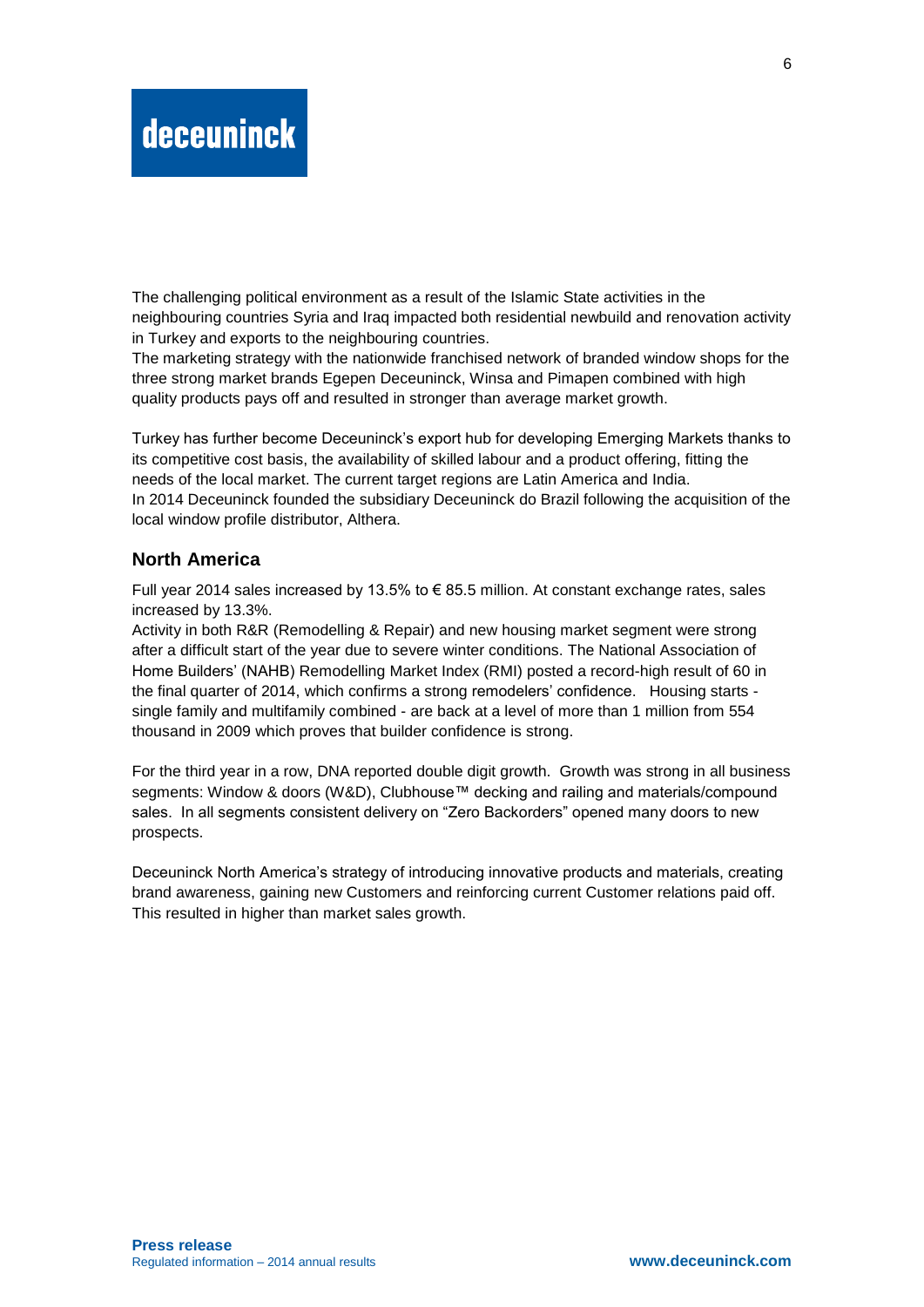## 2.2. Results

#### **Gross profit**

Gross margin was 27.3% (2013: 29.0%). The lower gross margin is a result of a delayed pass through of increased raw material costs primarily in Turkey, volume decline in Western Europe (strong margin region), increasing competitive rivalry throughout the value chain and the impact of exchange rates (mainly TRY and RUB)

#### **EBITDA**

EBITDA amounted to € 35.3 million or 6.4% of sales. (2013: € 47.4 million or 8.8% of sales). EBITDA was unfavourably impacted by the weaker gross profit combined with higher expenses for innovation and strategic projects and expenses related to the acquisition of Pimaş.

REBITDA amounted to  $\in$  36.6 million or 6.6% of sales. (2013:  $\in$  47.7 million or 8.9% of sales).

#### **EBIT**

Operating result (EBIT) was € 14.3 million (2013: € 23.6 million) resulting in an EBIT margin of 2.6% compared to 4.4% in 2013.

#### **Financial result**

Financial result was € -7.5 million (2013: € -8.4 million). Lower exchange results on € denominated loans in Turkey resulted in  $a \in 0.9$  million favourable financial result.

#### **Income taxes**

Income tax was € +3.6 million favourable against € -6.8 million in 2013, mainly as a result of the partial recognition of deferred tax asset at Deceuninck North America and lower tax expenses in some other countries.

#### **Net profit**

The net profit 2014 increased to  $\epsilon$  10.5 million or 1.9% on sales versus 1.6% on sales in 2013.

#### **Working capital**

Working capital increased from € 102.5 million on 31 December 2013 to € 124.6 million on 31 December 2014.

Inventories were  $\epsilon$  16.4 million higher mainly to support growth in US, UK and Emerging Markets and as a result of the impact of the Pimaş acquisition.

Trade receivables increased  $\epsilon$  26.7 million mainly by the impact of trade receivables of Pimas partly offset by expanding factoring to US Customer base. Total factoring amounted to € 23.5 million at 31 December 2014.

Trade payables increased by  $\epsilon$  21.0 million mainly due to the increase of inventories in growth countries and impact of Pimaş.

The operating working capital on 31 December 2014 was 19.8% of the Last Twelve Month (LTM) sales as compared to 16.4% on 31 December 2013.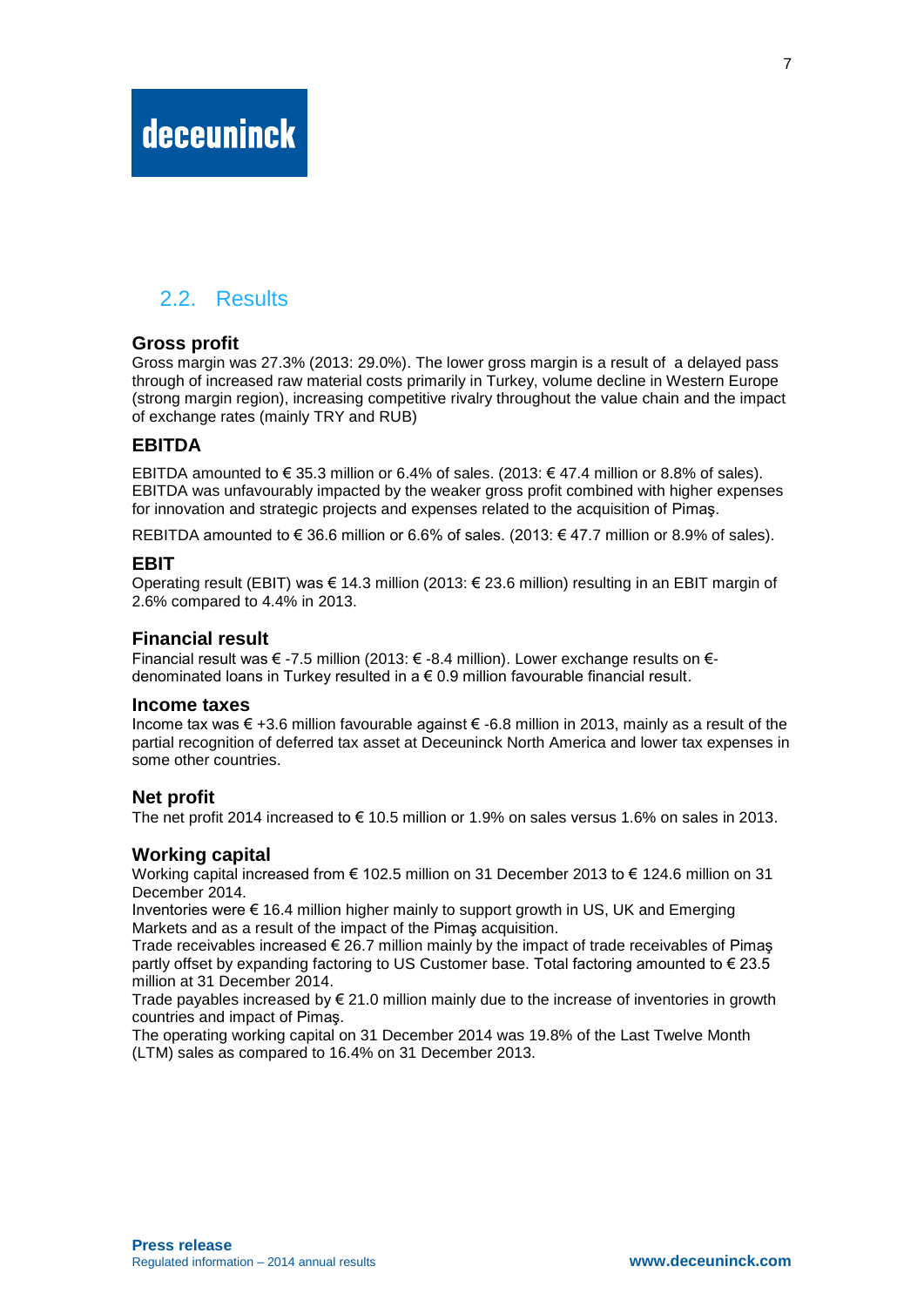#### **Investments**

Capital expenditures in 2014 increased year-on-year by  $\in$  4.6 million to  $\in$  31.3 million.

Expansion capex ( $\epsilon$  11.5 million) related to purchase of additional land for the Menemen site and capacity expansion in Turkey as well as additional extrusion lines for glass fibre reinforced profiles.

€ 9.1 million was spent on new tools and products. Maintenance capex was € 10.8 million.

#### **Net financial debt**

The net financial debt at 31 December 2014 amounted to  $\epsilon$  71.0 million compared to  $\epsilon$  80.6 million on 31 December 2013. The  $\epsilon$  50 million capital increase supported the Pimas acquisition, higher capital expenditures and higher working capital requirements.

#### **Equity**

Equity increased by  $\epsilon$  60.2 million to  $\epsilon$  264.5 million.

The increase was mainly the result of the  $\epsilon$  50 million capital increase and the net profit of the year.

Gearing (net debt/equity) was 26.8% compared to 39.4% at 31 December 2013

#### **Dividend**

The Board of Directors will recommend at the Annual General Meeting on 12 May 2015 to pay a gross dividend of € 0.02 per share for the financial year 2014.

#### **Headcount**

On 31 December 2014 Deceuninck employed worldwide 3,434 full time equivalents (FTEs) (including temporary workers and external staff) (31 December 2013: 2,746).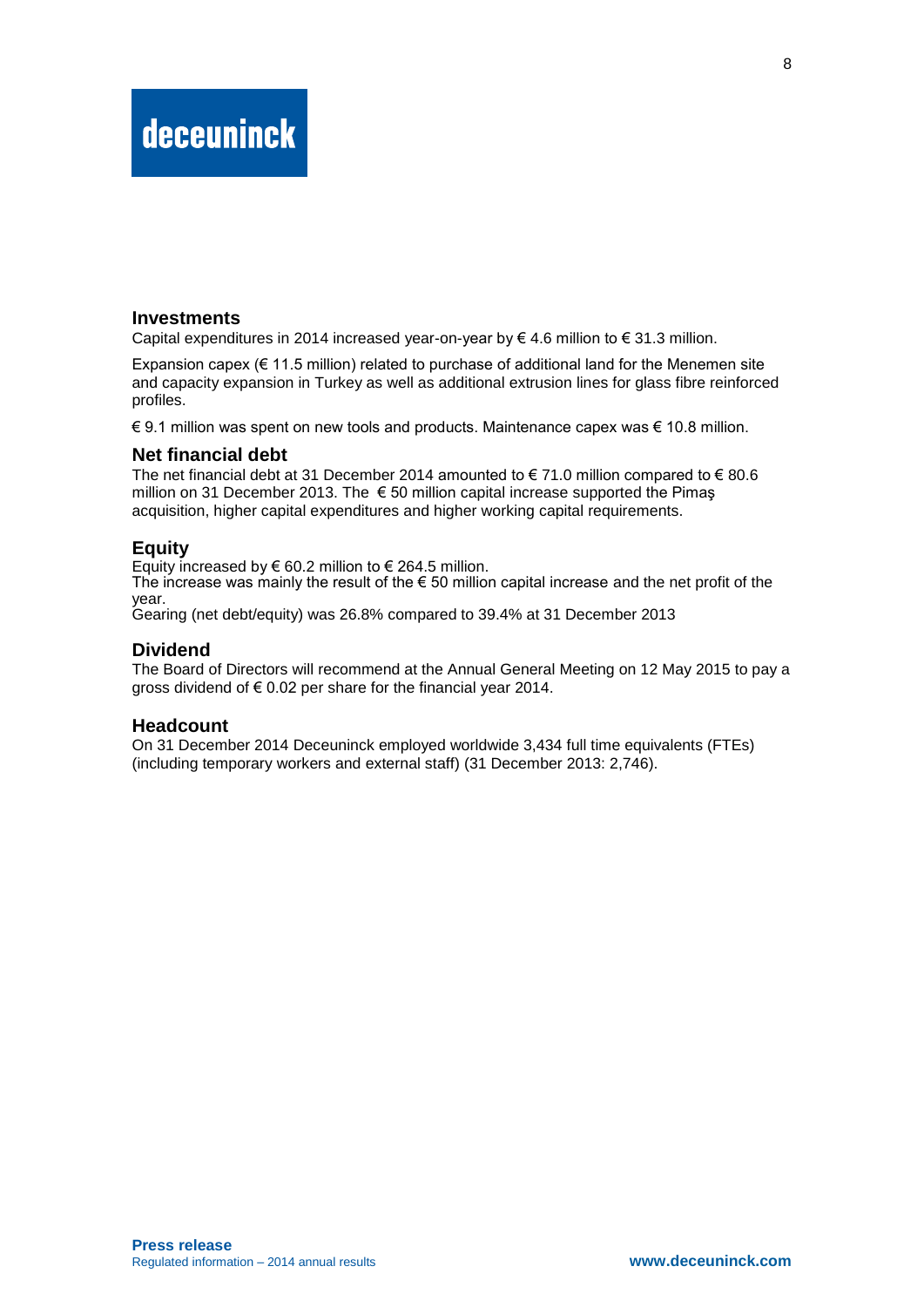#### 3. Statement of the statutory auditor

Our statutory auditor, Ernst & Young Bedrijfsrevisoren BCVBA represented by Jan De Luyck and Marnix Van Dooren, has confirmed that the audit procedures on the consolidated financial statements, which have been substantially completed, have not revealed any material adjustments which would have to be made to the accounting data included in the present press release.

#### **Financial calendar 2015**

| $12 \overline{ }$ |  | May 2015 1Q 2015 trading update               |
|-------------------|--|-----------------------------------------------|
| -12               |  | May 2015 Annual Shareholders Meeting at 11 am |
| 22                |  | July 2015 1H 2015 results                     |
| -21               |  | October 2015 3Q 2015 trading update           |

| End of press release |
|----------------------|
|                      |

#### **Building a sustainable home**

At Deceuninck, our commitment towards innovation, ecology and design provides us with a clear focus: building a sustainable home. A home that is more energy-efficient to live in and more attractive to look at. Deceuninck works worldwide with state-of-the-art materials, resulting in low maintenance, top insulating and long lasting products that can be fully recycled at end of life. Moreover, our values of Candor, Top performance and Entrepreneurship help us build a better world for our Partners and end users. Deceuninck has strong ambitions. We want to build a work environment in which people are proud to contribute, and strengthen our position within the top three market players. Alongside our ecological sustainability, Deceuninck also pursues financial sustainability.

Deceuninck employs 3400 people in 25 countries. Deceuninck has production facilities in Belgium, Chili, Czech Republic, France, Germany, Poland, Russia, Thailand, Turkey, UK and US.

Deceuninck sales in 2014 were € 552.8 million with a net positive result of € 10.5 million.

Contact Deceuninck: Ludo Debever • T +32 51 239 248 • M +32 473 552 335 • [ludo.debever@deceuninck.com](mailto:ludo.debever@deceuninck.com)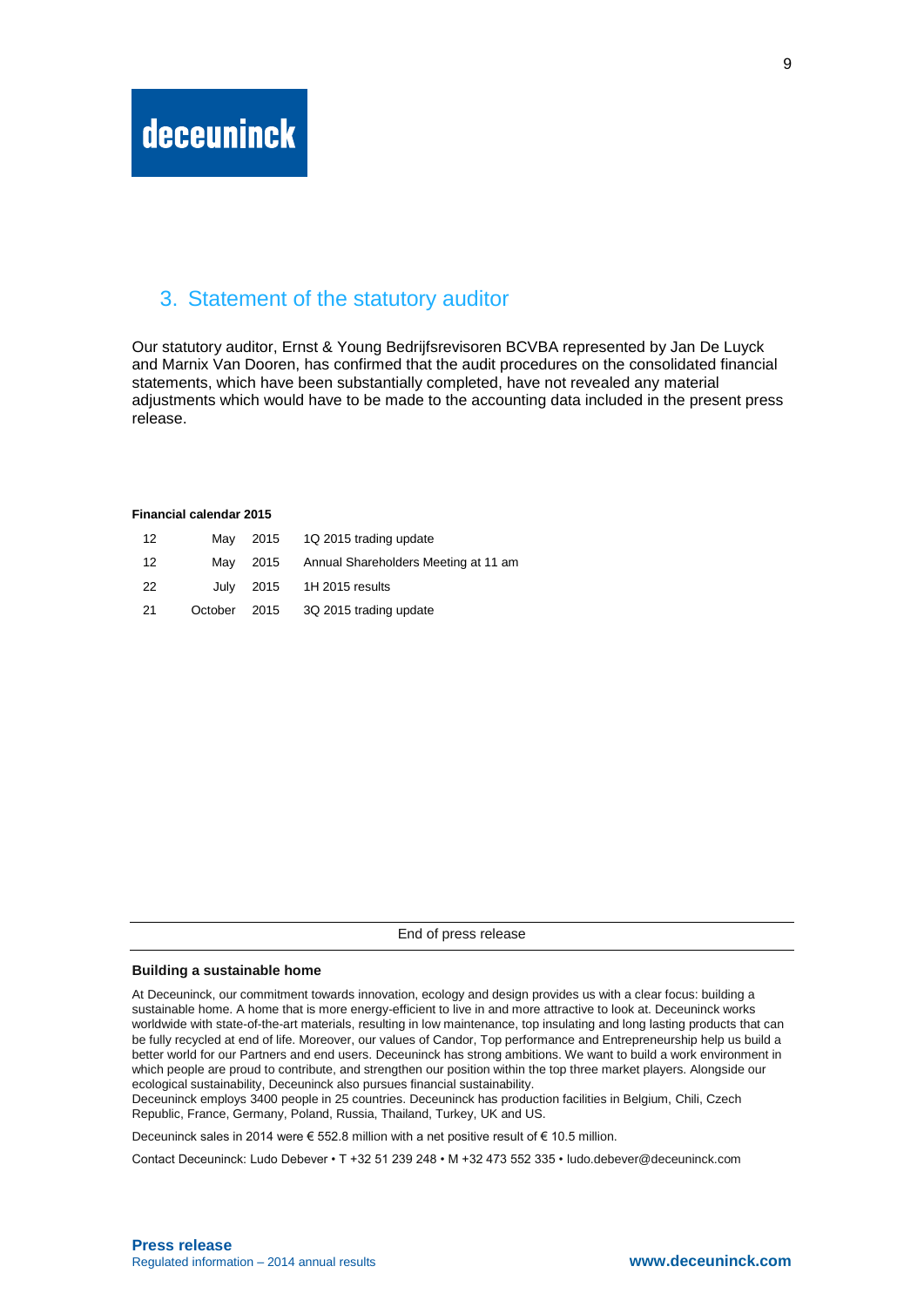| For the 12 month period ended 31 December<br>(in $\epsilon$ thous and) | 2013       | 2014       |
|------------------------------------------------------------------------|------------|------------|
| <b>Sales</b>                                                           | 536,508    | 552,814    |
| Cost of goods sold                                                     | $-380,817$ | $-402,020$ |
| Gross profit                                                           | 155,691    | 150,794    |
| Marketing, sales and distribution expenses                             | $-91,202$  | $-95,233$  |
| Research and development expenses                                      | $-5,957$   | $-6,707$   |
| Administrative and general expenses                                    | $-36,376$  | $-37,592$  |
| Other net operating result                                             | 1,465      | 1,182      |
| Operating profit before gain from bargain purchase                     | 23,621     | 12,445     |
| Gain from bargain purchase                                             | 0          | 1,862      |
| <b>Operating profit (EBIT)</b>                                         | 23,621     | 14,307     |
| Financial charges                                                      | $-17,172$  | $-17,207$  |
| Financial income                                                       | 8,779      | 9,755      |
| Profit before taxes (EBT)                                              | 15,227     | 6,856      |
| Income taxes                                                           | $-6,847$   | 3,603      |
| Net profit                                                             | 8,380      | 10,458     |

| The net profit is attributable to: |       |        |
|------------------------------------|-------|--------|
| Shareholders of the parent company | 8.213 | 10.586 |
| Non-controlling interests          | 167   | -128   |

| Earnings per share distributable to the shareholders of the<br>parent company (in $\epsilon$ ): |      |      |
|-------------------------------------------------------------------------------------------------|------|------|
| Normal earnings per share                                                                       | 0.08 | 0.08 |
| Diluted earnings per share                                                                      | 0.07 | 0.08 |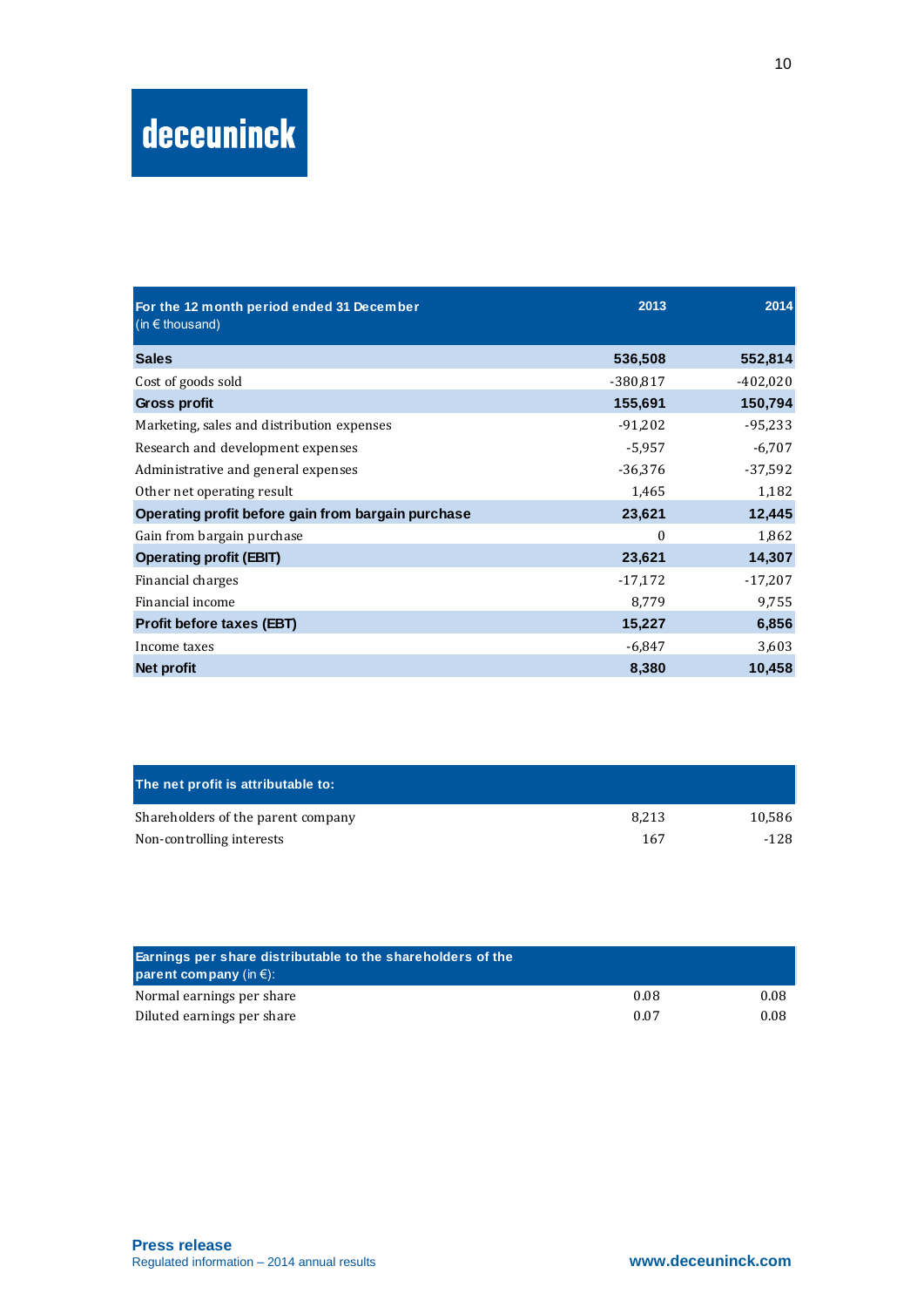## Annexe 2: consolidated statement of financial position

| (in $\epsilon$ thousand)                         | 31 December 2013 | 31 December 2014 |
|--------------------------------------------------|------------------|------------------|
| <b>Assets</b>                                    |                  |                  |
| Intangible fixed assets                          | 2,970            | 5,922            |
| Goodwill                                         | 10,759           | 10,871           |
| Tangible fixed assets                            | 187,836          | 215,649          |
| Financial fixed assets                           | 66               | 66               |
| Deferred tax assets                              | 12,932           | 21,080           |
| Long-term receivables                            | 1,079            | 1,068            |
| <b>Non-current assets</b>                        | 215,642          | 254,657          |
| Inventories                                      | 77,045           | 93,417           |
| Trade receivables                                | 89,126           | 115,826          |
| Other receivables                                | 7,775            | 8,677            |
| Cash and cash equivalents                        | 21,715           | 29,046           |
| Fixed assets held for sale                       | 7,166            | 2,060            |
| <b>Current assets</b>                            | 202,826          | 249,026          |
| <b>Total assets</b>                              | 418,468          | 503,684          |
|                                                  |                  |                  |
| <b>Equity and liabilities</b>                    |                  |                  |
| <b>Issued capital</b>                            | 42,495           | 52,912           |
| Share premiums                                   | 46,355           | 85,927           |
| Consolidated reserves                            | 160,407          | 169,423          |
| Cash flow hedge reserve                          | 63               | -91              |
| Actuarial gains / losses                         | $-1,885$         | $-3,864$         |
| Treasury shares                                  | $-261$           | $-261$           |
| Currency translation adjustments                 | $-44,264$        | $-44,316$        |
| <b>Equity excluding non-controlling interest</b> | 202,911          | 259,731          |
| Non-controlling interest                         | 1,413            | 4,757            |
| <b>Equity including non-controlling interest</b> | 204,324          | 264,489          |
| Interest-bearing loans                           | 35,390           | 14,635           |
| Long-term provisions                             | 21,087           | 24,962           |
| Deferred tax liabilities                         | 5,013            | 5,771            |
| <b>Non-current liabilities</b>                   | 61,490           | 45,368           |
| Interest-bearing loans                           | 66,892           | 85,396           |
| Trade payables                                   | 63,651           | 84,670           |
| <b>Tax liabilities</b>                           | 4,899            | 6,224            |
| Employee related liabilities                     | 10,246           | 9,702            |
| Short-term provisions                            | 2,005            | 777              |
| Other liabilities                                | 4,962            | 7,058            |
| <b>Current liabilities</b>                       | 152,654          | 193,826          |
| <b>Total equity and liabilities</b>              | 418,468          | 503,684          |